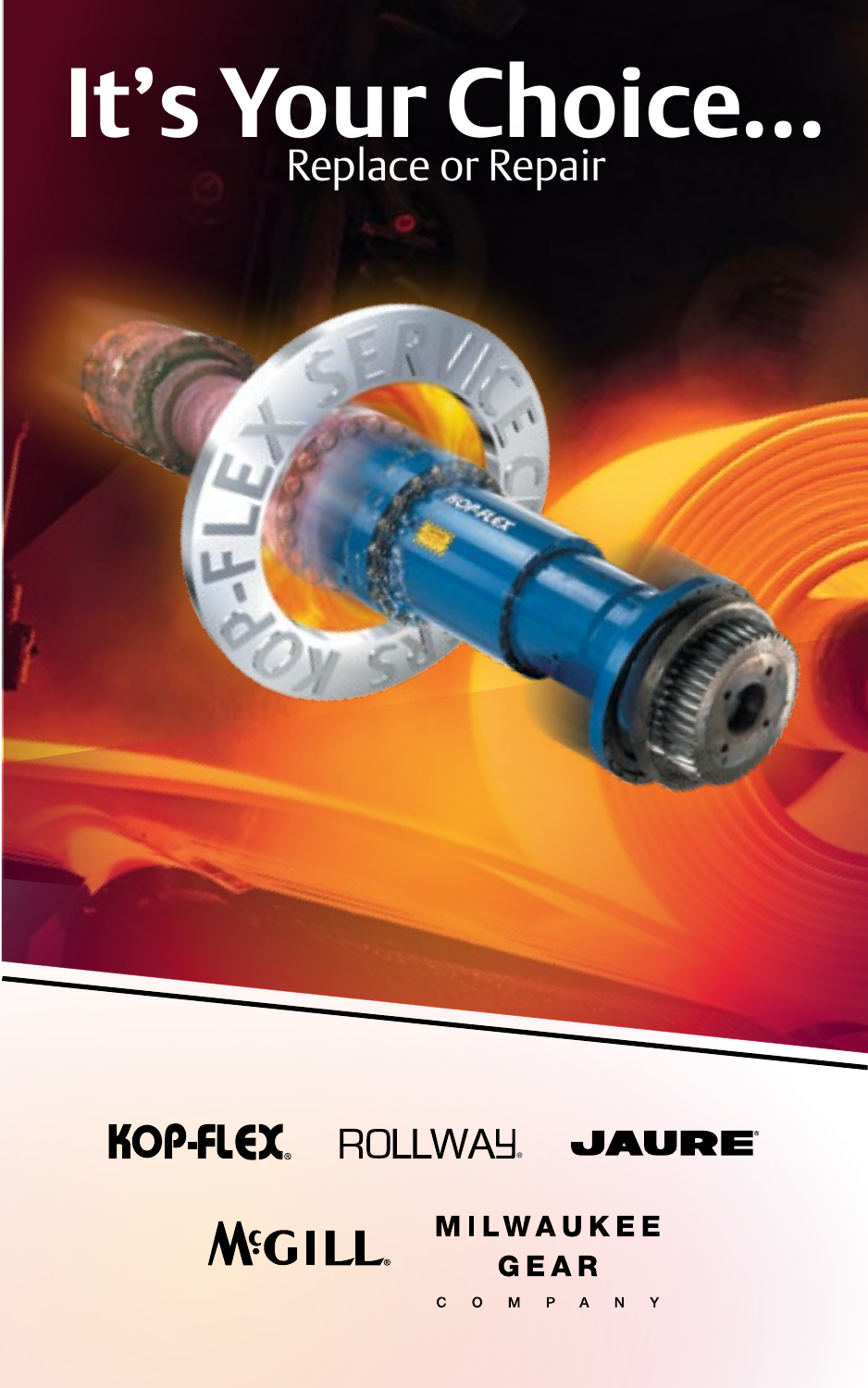#### **Solutions for the Steel Industry**

With the trusted and timetested brands of Regal Power Transmission Solutions, you can spend less time walking the job site and more time on productivity. These products are purposebuilt for demanding environments and reliability to give you peace of mind. And now, you can get the added support of **Lifecycle Services** to help ensure you operate efficiently and your production keeps moving.

Lifecycle Services provides supplemental support to our product solutions that helps you maximize equipment performance. <sup>M</sup>onitorin<sup>g</sup>

**Installation** 

**Lifecycle**

**Diagnostics** 

Repair

Design

<sup>E</sup>ducatio<sup>n</sup>

**Contact Lifecycle Services at 1-800-626-2093**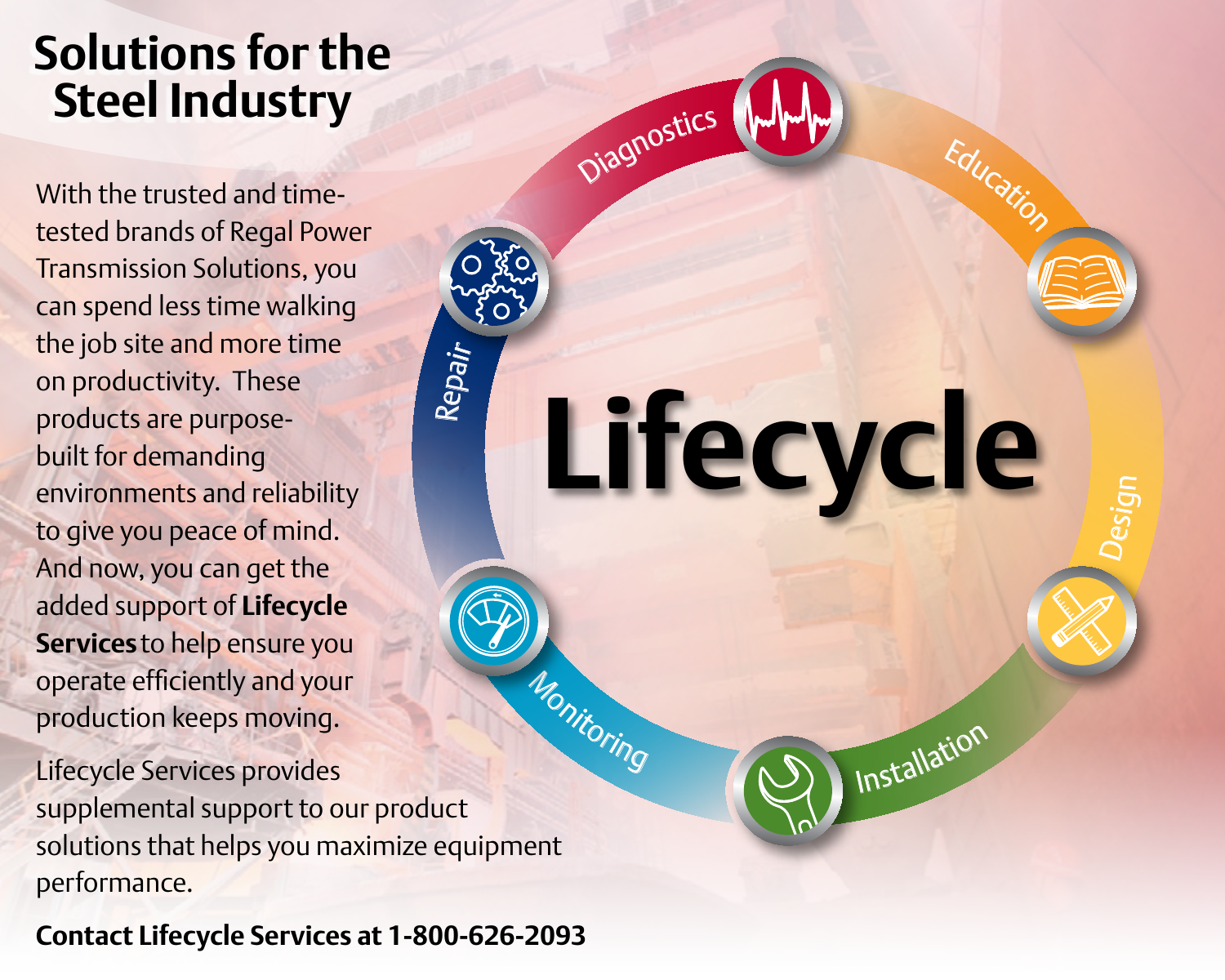### ROLLWAY

Since the introduction of Antifriction bearings into rolling mills in the 1920's, Rollway **®** has been providing high quality engi neered roller bearing products to keep the mills producing efficiently.

## **M**SCILL

Also available: McGill **®** Camrol Bearings

### **JAURE**

finishing lines.

**Processing and Finishing Lines** Jaure **®** and Kop-Flex**®** supply couplings and drives for processing lines that include: pickling, annealing, hot dip galvanizing,

# KOP-FLEX.

#### **MILWAUKEE GEAR** P A N Y

### **Service Center Program**

- Custom-tailored inventory and maintenance management program saves money and prevents downtime
- Repair worn equipment and save 30- 90% of the cost of buying new
- Expert failure analysis
- Field technical support

color coating and

**Hot and Cold Rolling Mills** Jaure and Kop-Flex's supply program includes large gear couplings and gear spindles for hot, steckel, plate mills and long product rolling mills. Jaure produces torsionally stiff reliable drives spindles for cold rolling mills.